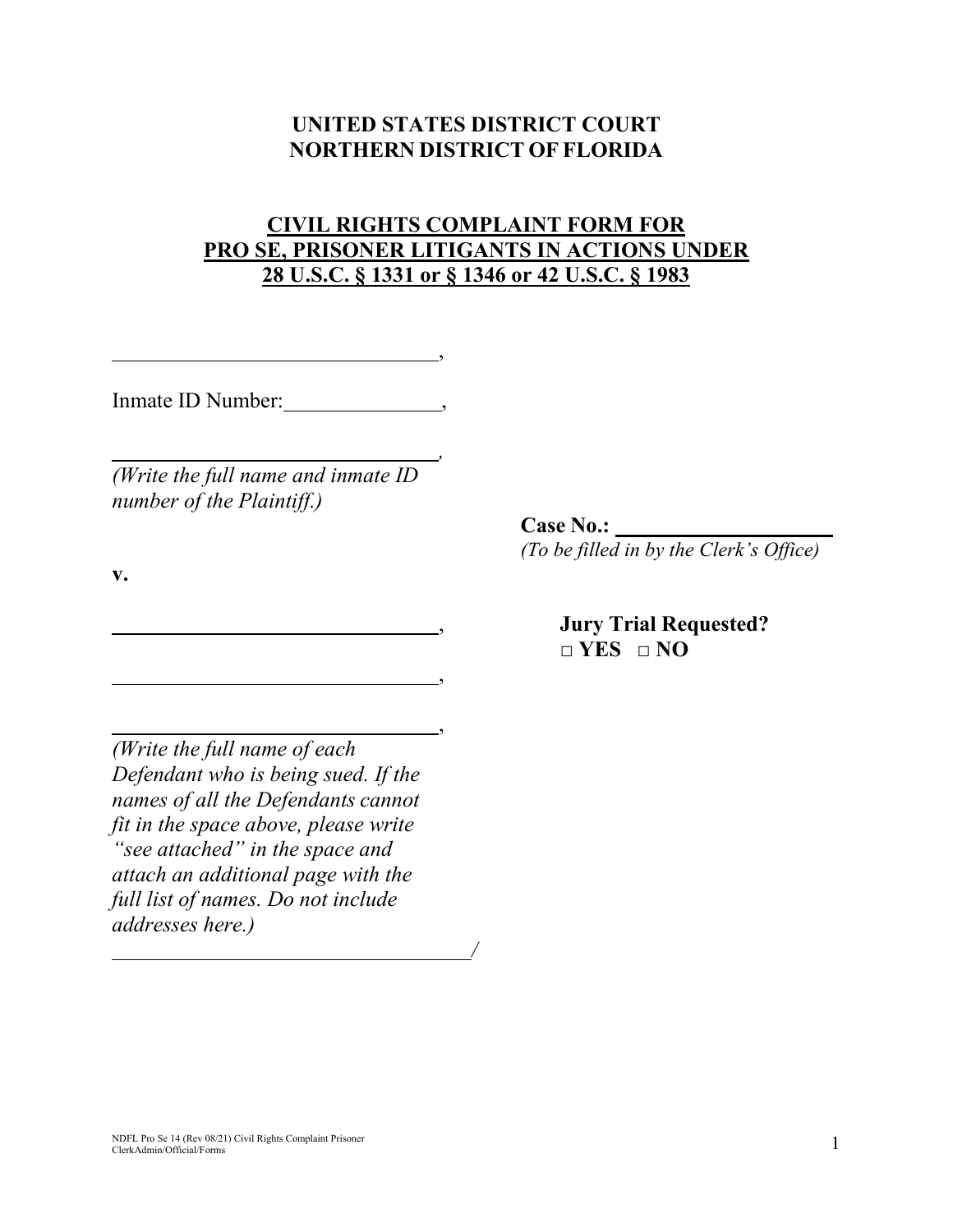# **I. PARTIES TO THIS COMPLAINT**

| A. Plaintiff |
|--------------|
|              |

| List all other names by which you have been known: _____________________________ |  |
|----------------------------------------------------------------------------------|--|
|                                                                                  |  |
|                                                                                  |  |
|                                                                                  |  |
| ,我们也不会有一个人的人,我们也不会有一个人的人,我们也不会有一个人的人。""我们的人,我们也不会有一个人的人,我们也不会有一个人的人。""我们的人,我们也不会 |  |
| B. Defendant(s)                                                                  |  |
| State the name of the Defendant, whether an individual, government agency,       |  |
| organization, or corporation. For individual Defendants, identify the            |  |
| person's official position or job title, and mailing address. Indicate the       |  |
| capacity in which the Defendant is being sued. Do this for every Defendant:      |  |
|                                                                                  |  |
|                                                                                  |  |
|                                                                                  |  |
|                                                                                  |  |

**□** Sued in Individual Capacity **□** Sued in Official Capacity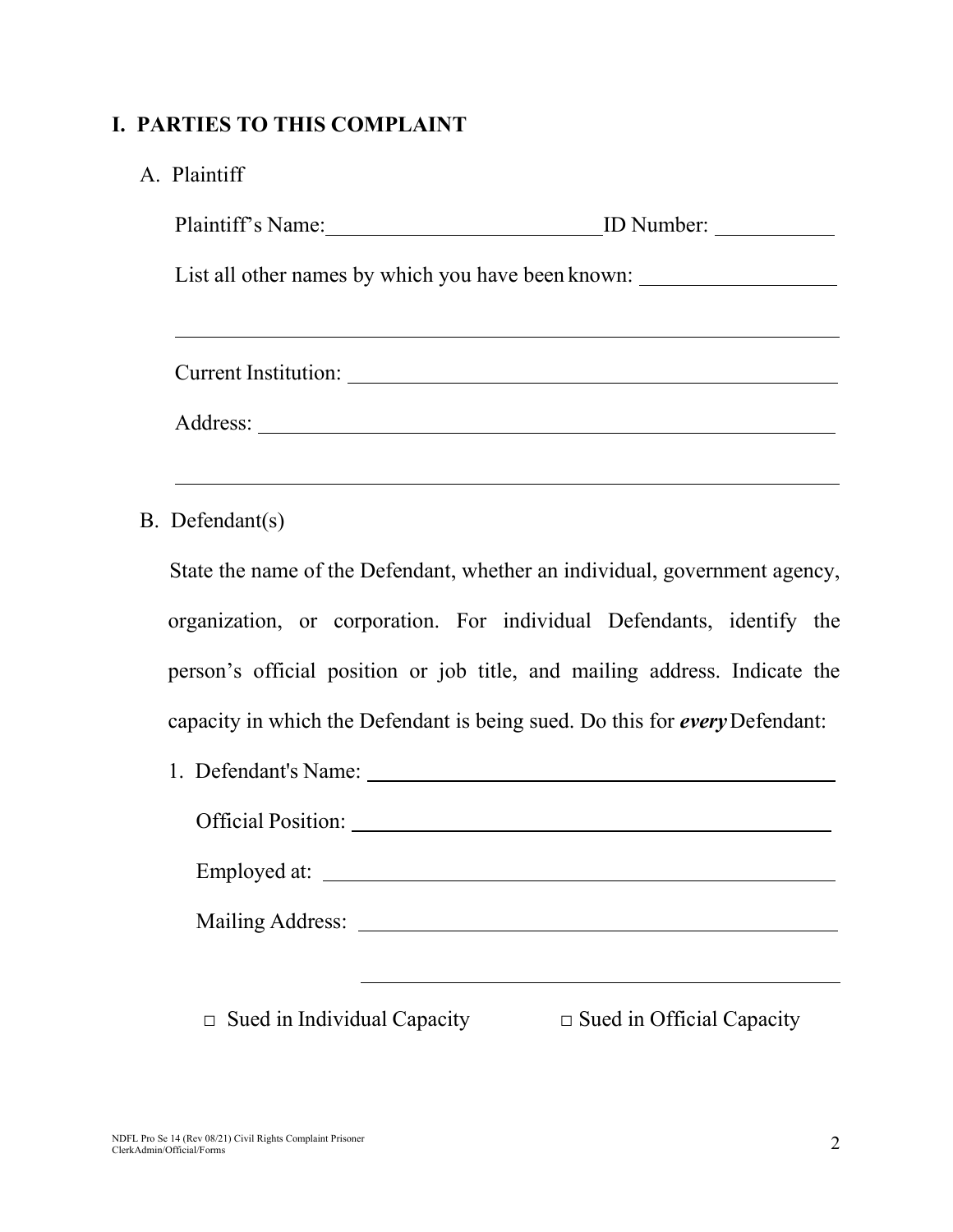| $\Box$ Sued in Individual Capacity<br>$\Box$ Sued in Official Capacity                                           |
|------------------------------------------------------------------------------------------------------------------|
|                                                                                                                  |
|                                                                                                                  |
| Employed at:                                                                                                     |
|                                                                                                                  |
| and the control of the control of the control of the control of the control of the control of the control of the |
| $\Box$ Sued in Individual Capacity<br>$\Box$ Sued in Official Capacity                                           |
| (Provide this information for all additional Defendants in this case by                                          |
|                                                                                                                  |

*attaching additional pages, as needed.)*

# **II. BASIS FOR JURISDICTION**

Under 42 U.S.C. § 1983, you may sue state or local officials for the "deprivation of any rights, privileges, or immunities secured by the Constitution" and federal law. Under *Bivens v. Six Unknown Named Agents of Federal Bureau of Narcotics,* 403 U.S. 388 (1971), you may sue federal

officials for the violation of certain Constitutional rights.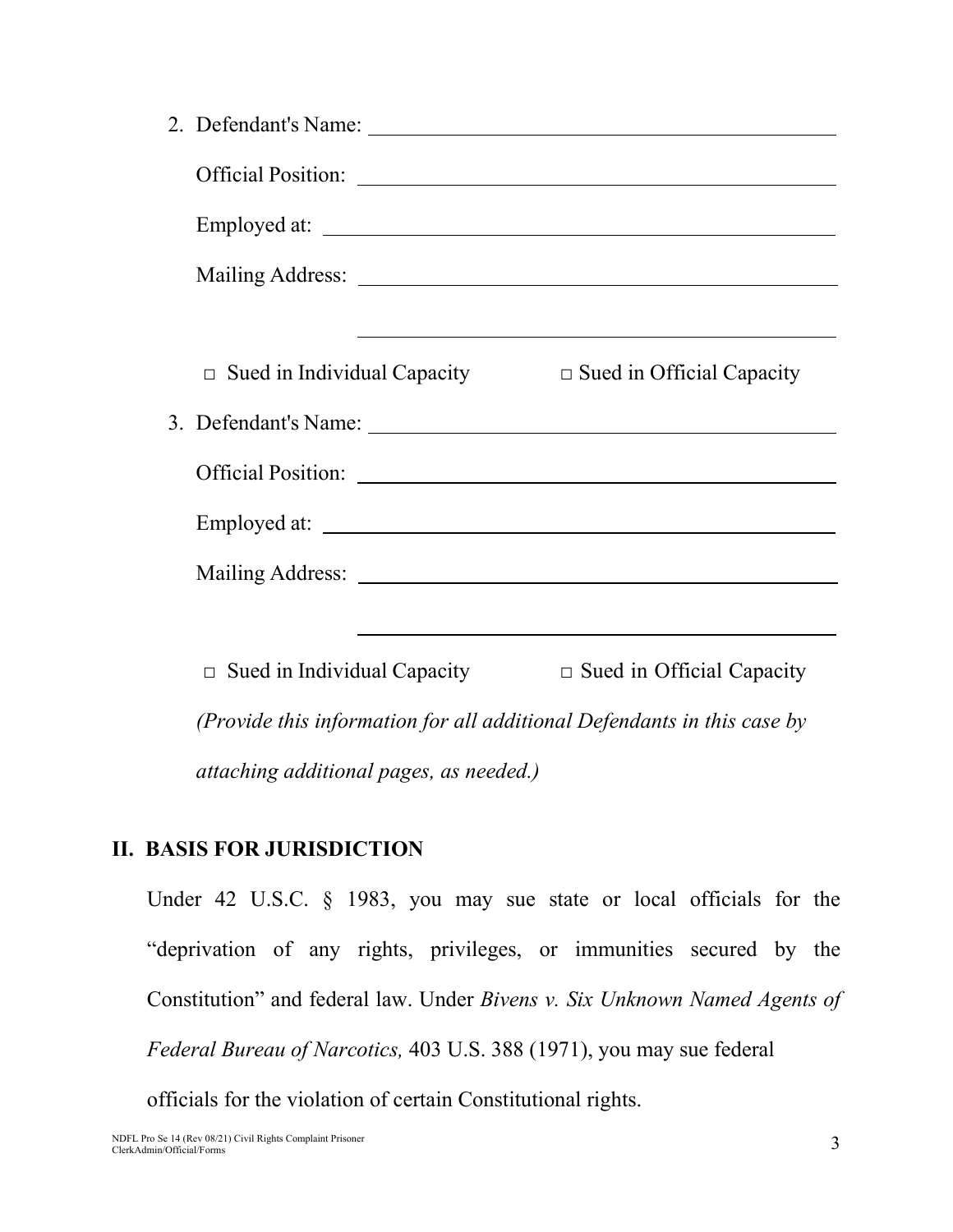Are you bringing suit against (*check all that apply*):

**□** Federal Officials (*Bivens case*) **□** State/Local Officials *(§ 1983 case*)

### **III. PRISONER STATUS**

Indicate whether you are a prisoner, detainee, or in another confined status:

| $\Box$ Pretrial Detainee        | $\Box$ Civilly Committed Detainee     |
|---------------------------------|---------------------------------------|
| $\Box$ Convicted State Prisoner | $\Box$ Convicted Federal Prisoner     |
| $\Box$ Immigration Detainee     | $\Box$ Other <i>(explain below)</i> : |

## **IV. STATEMENT OF FACTS**

Provide a short and plain statement of the *facts* which show why you are entitled to relief. Describe how *each* Defendant was involved and what each person did, or did not do, in support of your claim. Identify when and where the events took place, and state how each Defendant caused you harm or violated federal law. Write each statement in short numbered paragraphs, limited as far as practicable to a single event or incident. *Do not make legal argument, quote cases, cite to statutes, or reference a memorandum.* You may make copies of the following page if necessary to supply all the facts. Barring extraordinary circumstances, no more than five (5) additional pages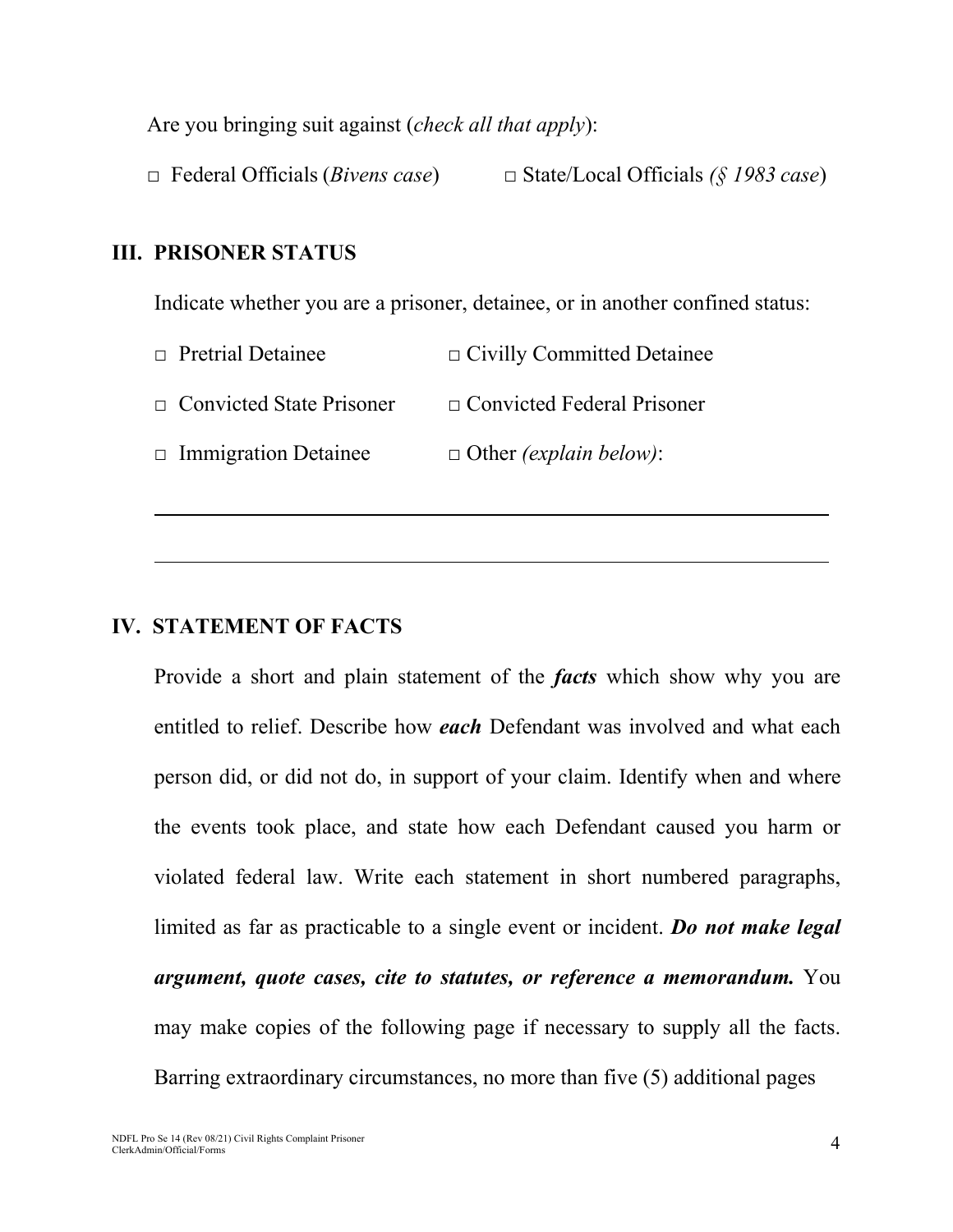should be attached. *Facts not related to this same incident or issue must be addressed in a separate civil rights complaint.*

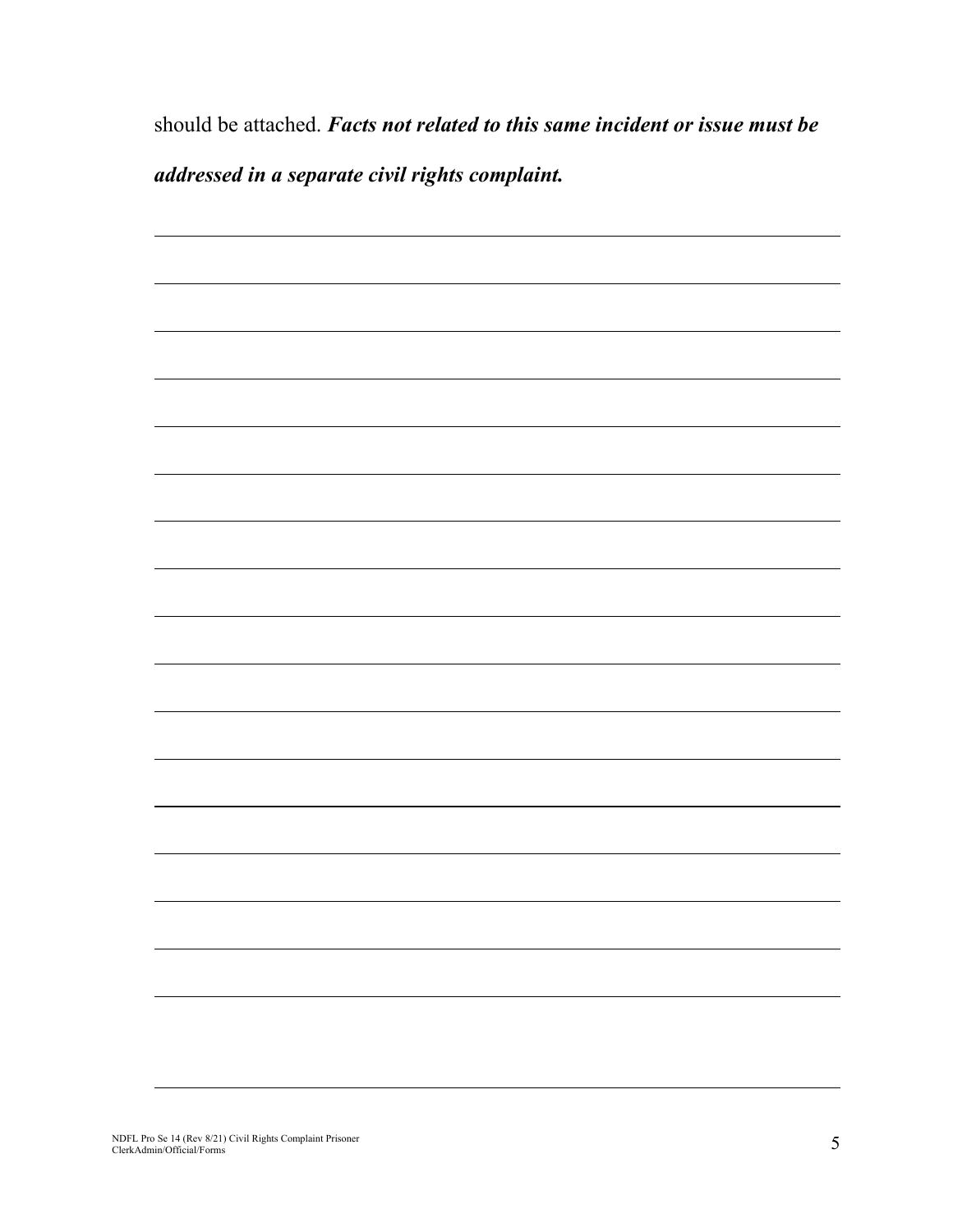| <b>Statement of Facts Continued (Page</b> ___ of ____) |  |  |
|--------------------------------------------------------|--|--|
|                                                        |  |  |
|                                                        |  |  |
|                                                        |  |  |
|                                                        |  |  |
|                                                        |  |  |
|                                                        |  |  |
|                                                        |  |  |
|                                                        |  |  |
|                                                        |  |  |
|                                                        |  |  |
|                                                        |  |  |
|                                                        |  |  |
|                                                        |  |  |
|                                                        |  |  |
|                                                        |  |  |
|                                                        |  |  |
|                                                        |  |  |
|                                                        |  |  |
|                                                        |  |  |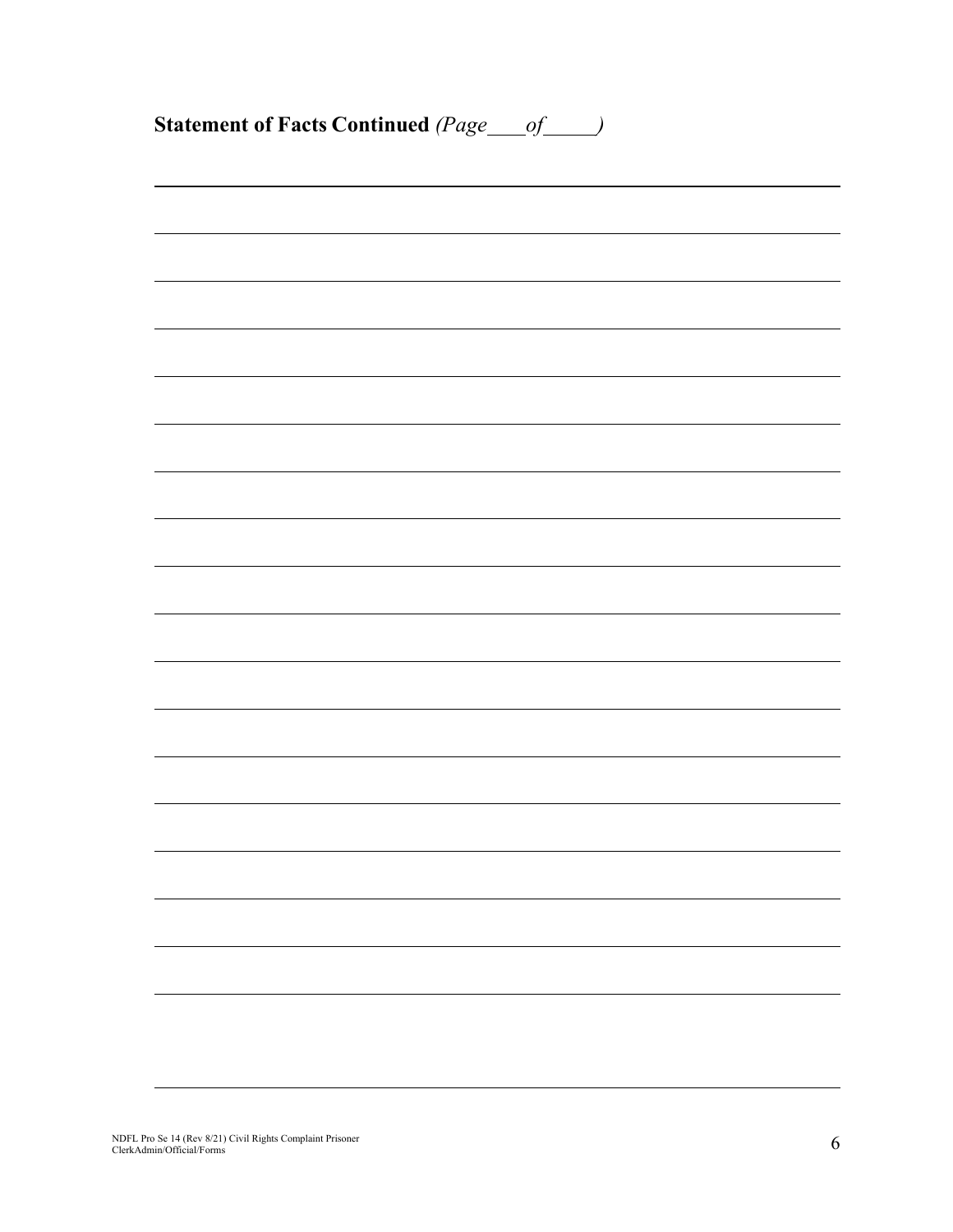#### **V. STATEMENT OF CLAIMS**

State what rights under the Constitution, laws, or treaties of the United States have been violated. Be specific. If more than one claim is asserted, number each separate claim and relate it to the facts alleged in Section IV. If more than one Defendant is named, indicate which claim is presented against which Defendant.

### **VI. RELIEF REQUESTED**

State briefly what relief you seek from the Court. Do not make legal arguments or cite to cases/ statutes. If requesting money damages *(either actual or punitive damages)*, include the amount sought and explain the basis for the claims.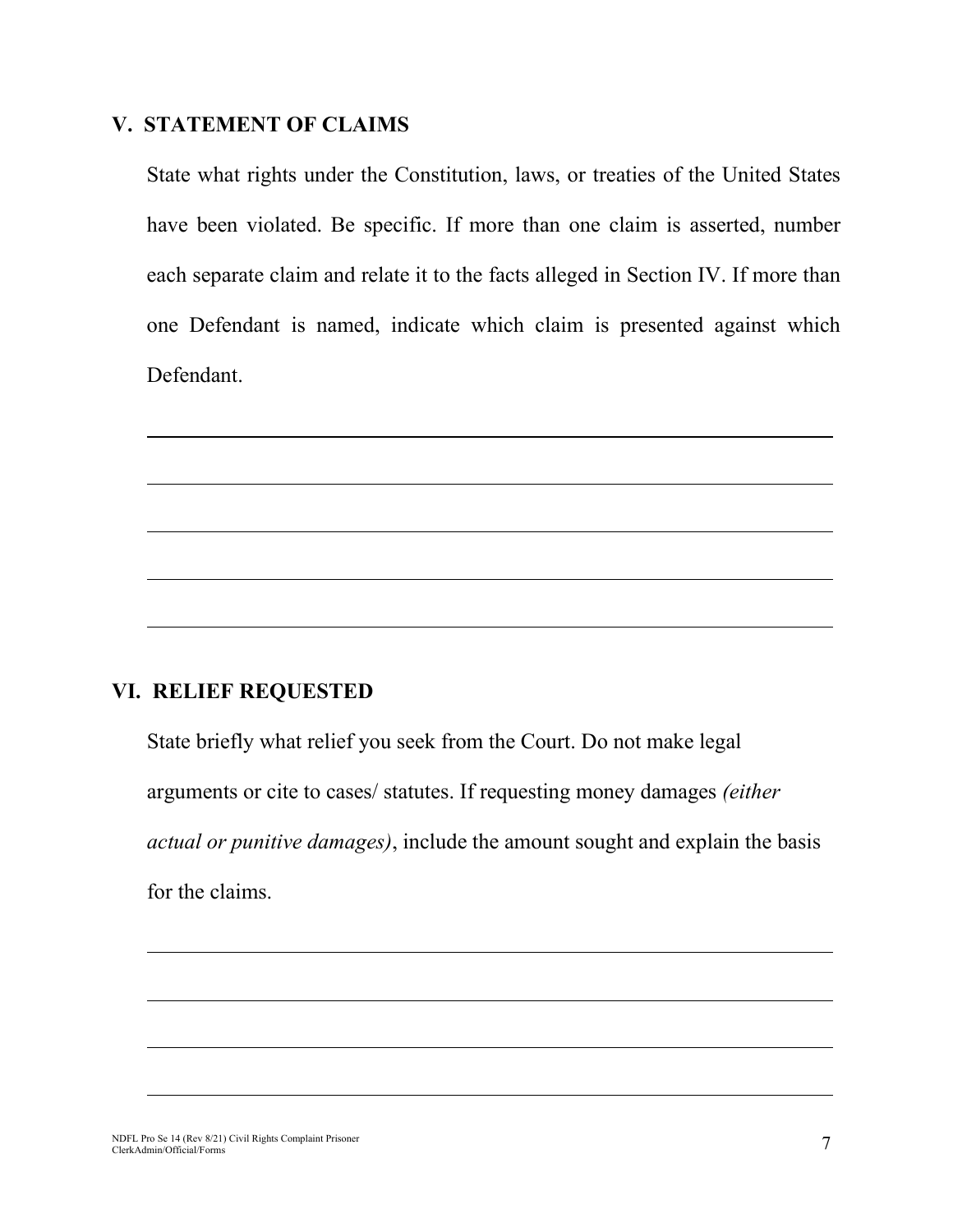**ATTENTION:** *The Prison Litigation Reform Act ("PLRA") does not permit awards for punitive or compensatory damages "for mental or emotional injury suffered while in custody without a prior showing of physical injury or the commission of a sexual act . . . ." 42 U.S.C. § 1997e(e).*

#### **VII. EXHAUSTION OF ADMINISTRATIVE REMEDIES**

The PLRA requires that prisoners exhaust all available administrative remedies *(grievance procedures)* before bringing a case. 42 U.S.C. § 1997e(a). **ATTENTION:** *If you did not exhaust available remedies prior to filing this case, this case may be dismissed.*

#### **VIII. PRIOR LITIGATION**

**ATTENTION:** *The "three strikes rule" of the PLRA bars a prisoner from bringing a case without full payment of the filing fee at the time of case initiation if the prisoner has "on three or more prior occasions, while incarcerated or detained in any facility, brought an action or appeal in a court of the United States that was dismissed on the grounds that it is frivolous, malicious, or fails to state a claim upon which relief may be granted, unless the prisoner is under imminent danger of serious physical injury." 28 U.S.C. § 1915(g).*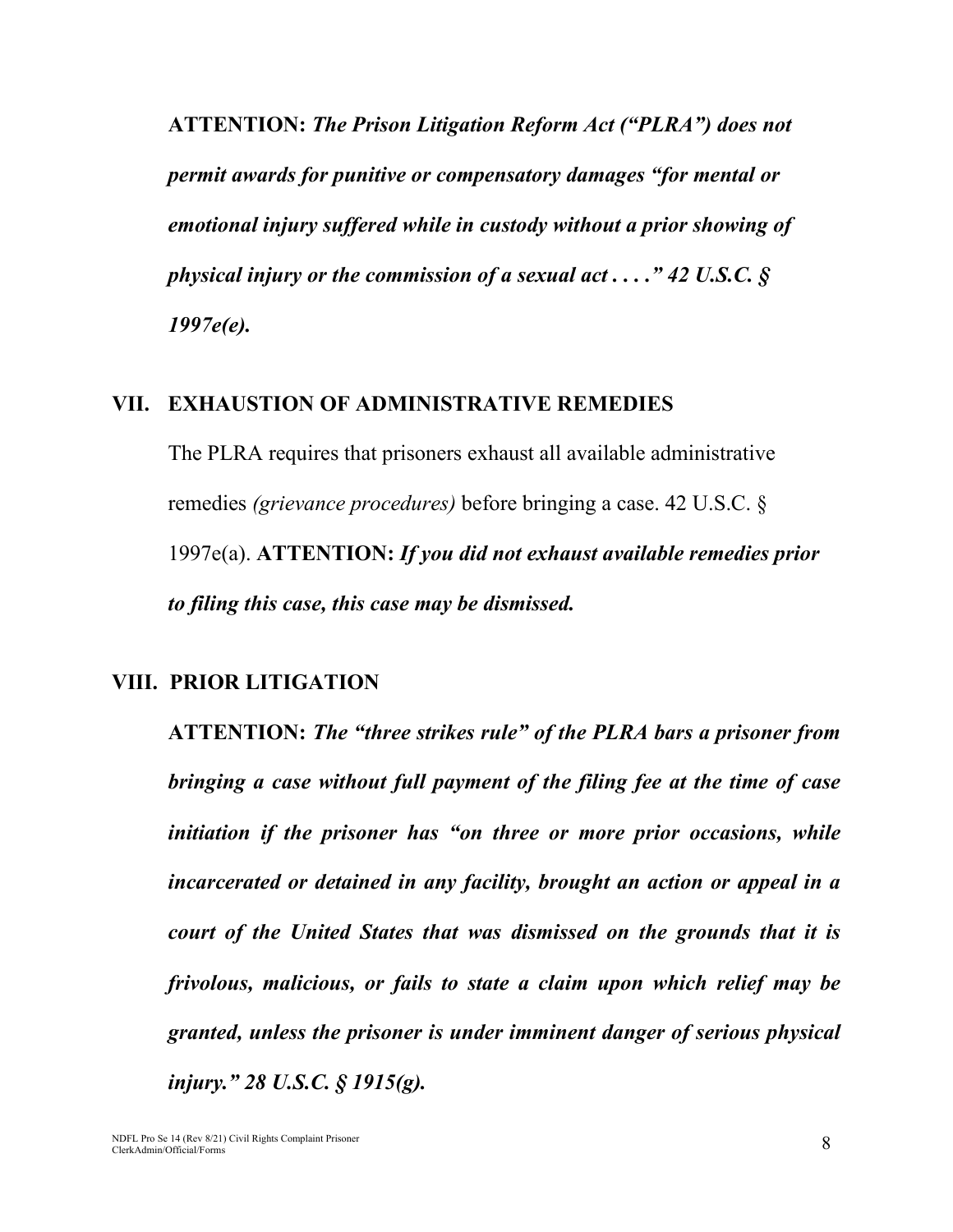A. To the best of your knowledge, have you had any case dismissed for a reason listed in  $\S$  1915(g) which counts as a "strike"?

 $\Box$  YES  $\Box$  NO

If you answered yes, identify the case number, date of dismissal and court:

| 1. Date: |  |
|----------|--|
|          |  |
|          |  |
| Court:   |  |
|          |  |
| Court:   |  |

*(If necessary, list additional cases on an attached page)*

B. Have you filed other lawsuits in either *state or federal court* dealingwith

the same facts or issue involved in this case?

□ YES □ NO

If you answered yes, identify the case number, parties, date filed, result (*if not still pending*), name of judge, and court for each case *(if more than one)*:

1. Case #: Parties: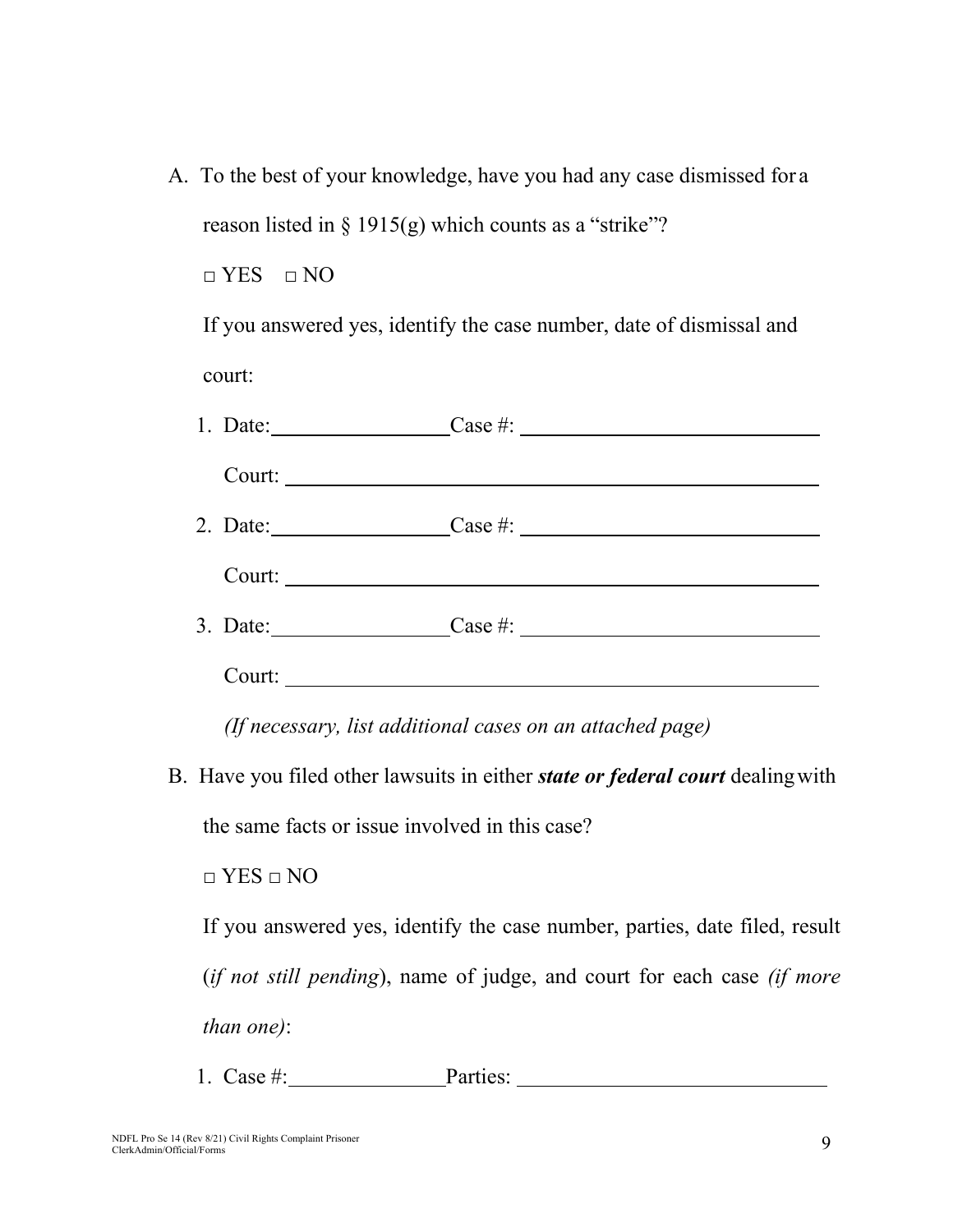|                                             | Date Filed: _____________Dismissal Date (if not pending): ________________       |
|---------------------------------------------|----------------------------------------------------------------------------------|
|                                             |                                                                                  |
|                                             |                                                                                  |
|                                             |                                                                                  |
|                                             | Date Filed: _____________Dismissal Date (if not pending): ________________       |
|                                             |                                                                                  |
|                                             | C. Have you filed any other lawsuit in federal court either challenging your     |
|                                             | conviction or otherwise relating to the conditions of your confinement?          |
| $\Box$ YES $\Box$ NO                        |                                                                                  |
| If you answered yes, identify all lawsuits: |                                                                                  |
|                                             | 1. Case #: $Parties:$                                                            |
|                                             |                                                                                  |
|                                             | Date Filed: ______________Dismissal Date (if not pending): _______________       |
|                                             |                                                                                  |
|                                             | 2. Case #: $\qquad \qquad$ Parties:                                              |
|                                             |                                                                                  |
|                                             | Date Filed: ____________Dismissal Date (if not pending): _______________________ |
|                                             |                                                                                  |
|                                             | 3. Case #: $Parties:$                                                            |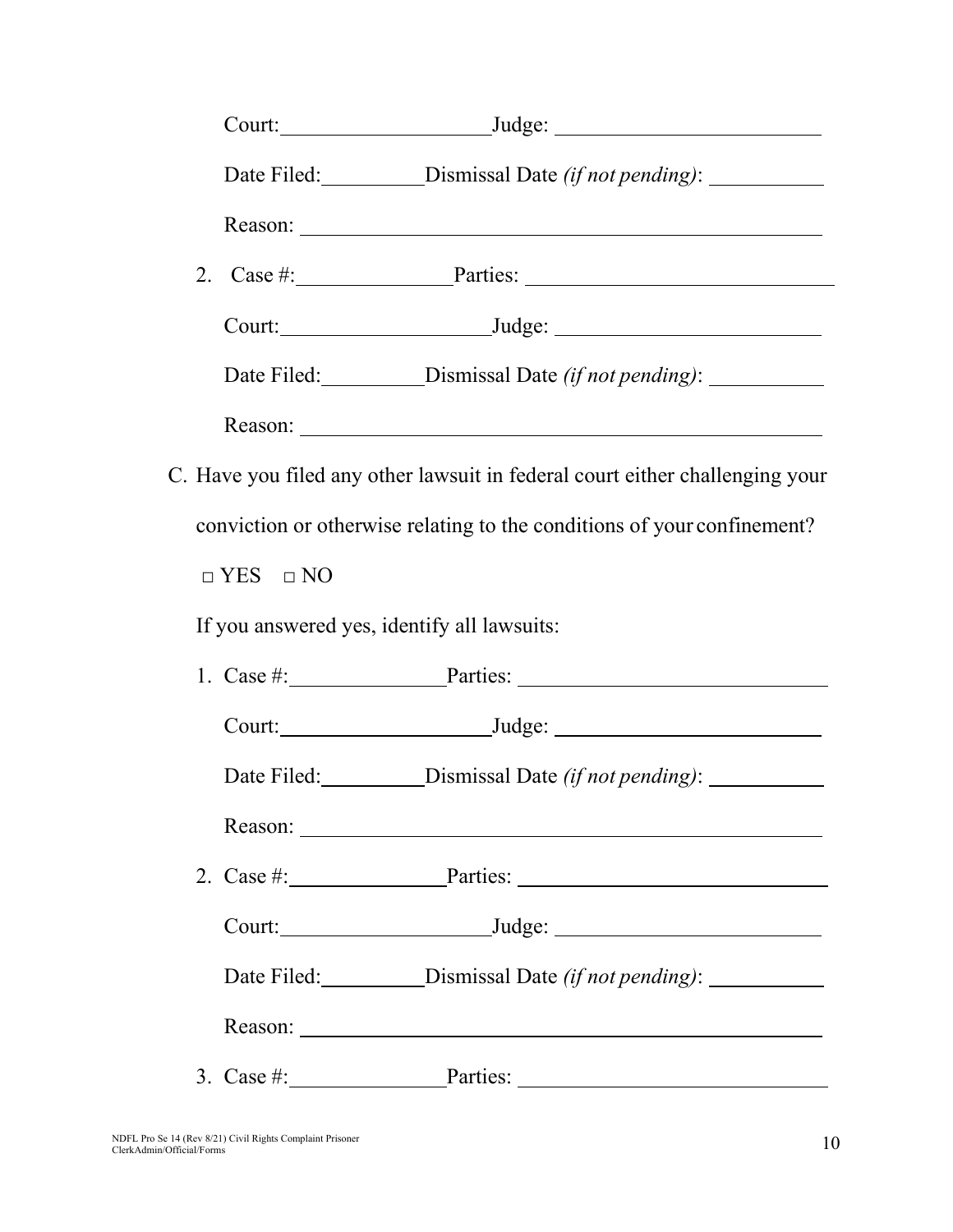|         | 4. Case #: Parties: Parties:                                                     |
|---------|----------------------------------------------------------------------------------|
|         |                                                                                  |
|         |                                                                                  |
|         |                                                                                  |
|         | 5. Case $\#$ : Parties:                                                          |
|         |                                                                                  |
|         | Date Filed: ____________Dismissal Date (if not pending): _______________________ |
|         |                                                                                  |
|         | 6. Case $\#$ : $\qquad \qquad$ Parties: $\qquad \qquad$                          |
|         |                                                                                  |
|         |                                                                                  |
| Reason: |                                                                                  |
|         | (Attach additional pages as necessary to list all cases. Failure to              |
|         | disclose all prior cases may result in the dismissal of this case.)              |

## **IX. CERTIFICATION**

I declare under penalty of perjury that the foregoing (including all continuation pages) is true and correct. Additionally, as required by Federal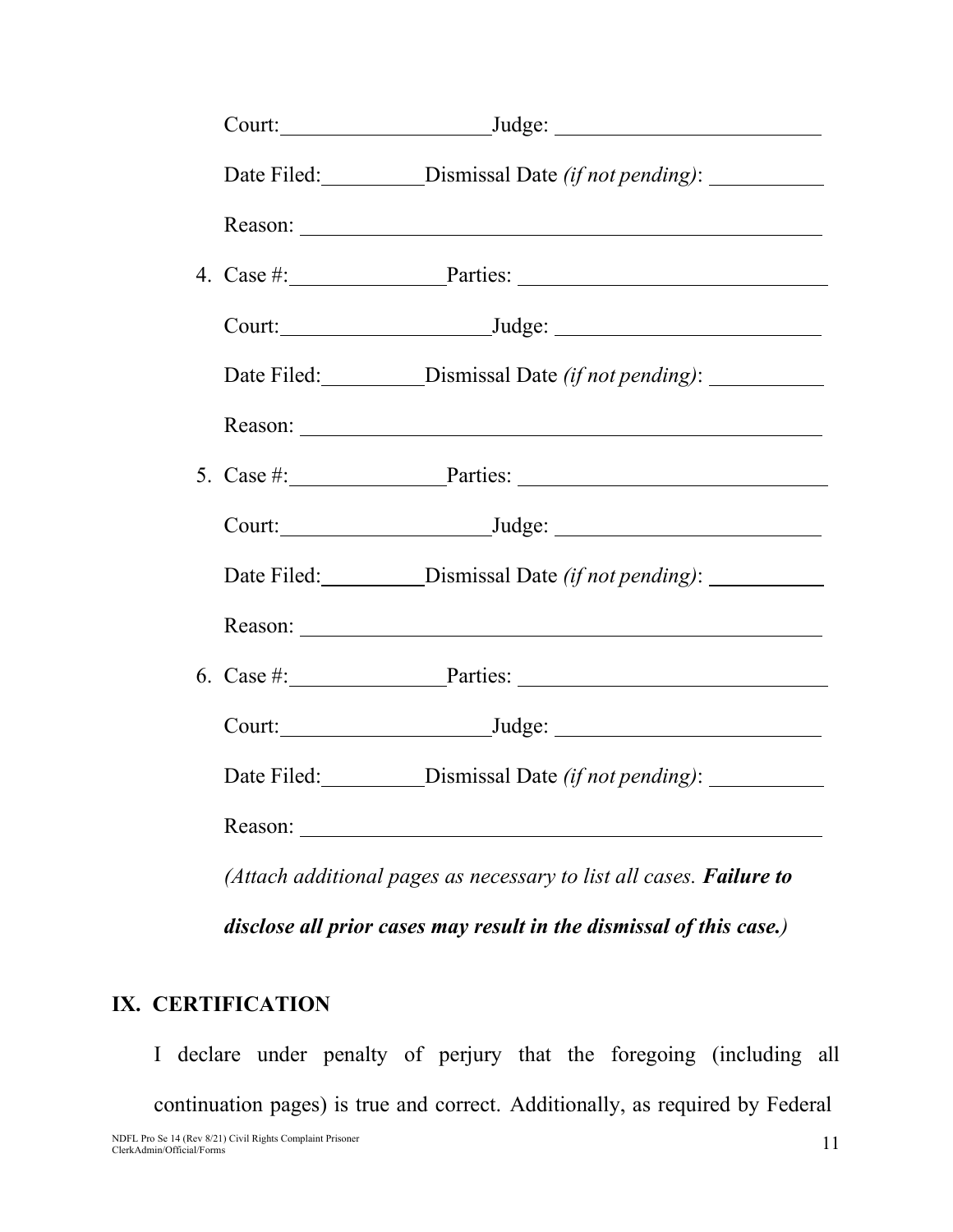Rule of Civil Procedure 11, I certify that to the best of my knowledge, information, and belief, this complaint: (1) is not being presented for an improper purpose, such as to harass, cause unnecessary delay, or needlessly increase the cost of litigation; (2) is supported by existing law or by a nonfrivolous argument for extending, modifying, or reversing existing law; (3) the factual contentions have evidentiary support or, will likely have evidentiary support after a reasonable opportunity for further investigation or discovery; and (4) the complaint otherwise complies with the requirements of Rule 11.

I agree to timely notify the Clerk's Office if there is any change to my mailing address. I understand that my failure to keep a current address on file with the Clerk's Office may result in the dismissal of my case.

Date: Plaintiff's Signature: Printed Name of Plaintiff: Correctional Institution: Address:

**I certify and declare, under penalty of perjury, that this complaint was (***check one***) □ delivered to prison officials for mailing or □ deposited in**